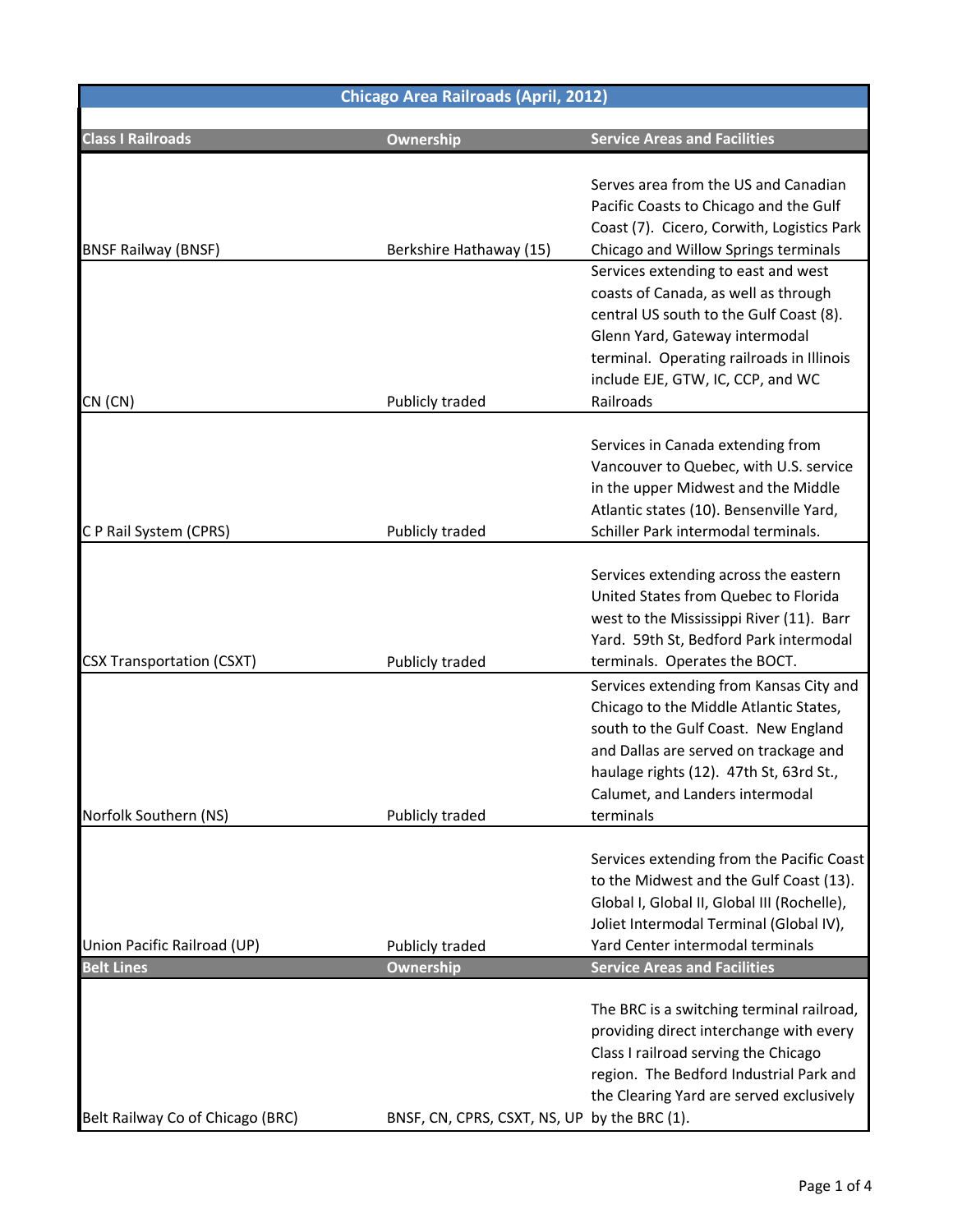| <b>Chicago Area Railroads (April, 2012)</b> |                             |                                             |  |  |
|---------------------------------------------|-----------------------------|---------------------------------------------|--|--|
|                                             |                             |                                             |  |  |
|                                             |                             | The IHB is the largest switch carrier in    |  |  |
|                                             |                             | the U.S. (1) Major facilities include       |  |  |
|                                             |                             | Gibson Yard (IN), Blue Island Yard,         |  |  |
| Indiana Harbor Belt (IHB)                   | CPRS, CSXT, NS              | Michigan Ave Yard (IN)                      |  |  |
| <b>Short Line and Regional Railroads</b>    | Ownership                   | <b>Service Areas and Facilities</b>         |  |  |
|                                             |                             | Shortline railroad operator of six          |  |  |
|                                             |                             | industrial railroads in Iowa, Illinois, and |  |  |
|                                             |                             | Missouri, including a rail line in          |  |  |
| <b>Burlington Junction Railway (BJRY)</b>   | Privately Held (21)         | Montgomery, Illinois (20, 21).              |  |  |
|                                             |                             | Short grain line in McHenry Conear          |  |  |
| Chicago Chemung Railroad (CCUO)             | Privately Held              | Harvard                                     |  |  |
|                                             |                             | Regional road operating from Ohio to        |  |  |
|                                             |                             | NW Indiana, then via trackage rights to     |  |  |
| Chicago, Fort Wayne & Eastern (CFE)         | RailAmerica                 | Chicago (1)                                 |  |  |
|                                             |                             |                                             |  |  |
|                                             |                             | CRL provides switching and terminal         |  |  |
|                                             |                             | service on trackage in Chicago, serving a   |  |  |
|                                             |                             | diverse customer base. CRL also serves      |  |  |
| Chicago Rail Link (CRL)                     | <b>OmniTRAX</b>             | the Illinois International Port. (5)        |  |  |
|                                             |                             |                                             |  |  |
|                                             |                             | Located in northwest Indiana and in         |  |  |
|                                             |                             | southeast Chicago, CSS connects the         |  |  |
| Chicago, South Shore and South Bend         |                             | northwest Indiana industries with           |  |  |
| Railroad (CSS)                              | Anacostia & Pacific Co, Inc | Chicago and railroad interchanges (9).      |  |  |
|                                             |                             | Operates three segments of track,           |  |  |
|                                             |                             | serving a variety of industries, in         |  |  |
|                                             |                             | Chicago, Elk Grove Village, and             |  |  |
| Chicago Terminal Railway (CTM)              | Iowa Pacific Holdings (14)  | Bensenville (14).                           |  |  |
|                                             |                             | Operates from Indiana to the Clearing       |  |  |
|                                             |                             | Yard over UP/CSX and BRC track rights       |  |  |
| Indiana Rail Road (INRD)                    | Privately Held (23)         | (22)                                        |  |  |
|                                             |                             |                                             |  |  |
|                                             |                             | Serves four track segments, including       |  |  |
|                                             |                             | segments in Kane and Kendall County         |  |  |
|                                             |                             | extending west and south of Eola to         |  |  |
|                                             |                             | Streator. The line serves important         |  |  |
| Illinois Railway (IR)                       | OmniTRAX (6)                | minerals-based customers (6)                |  |  |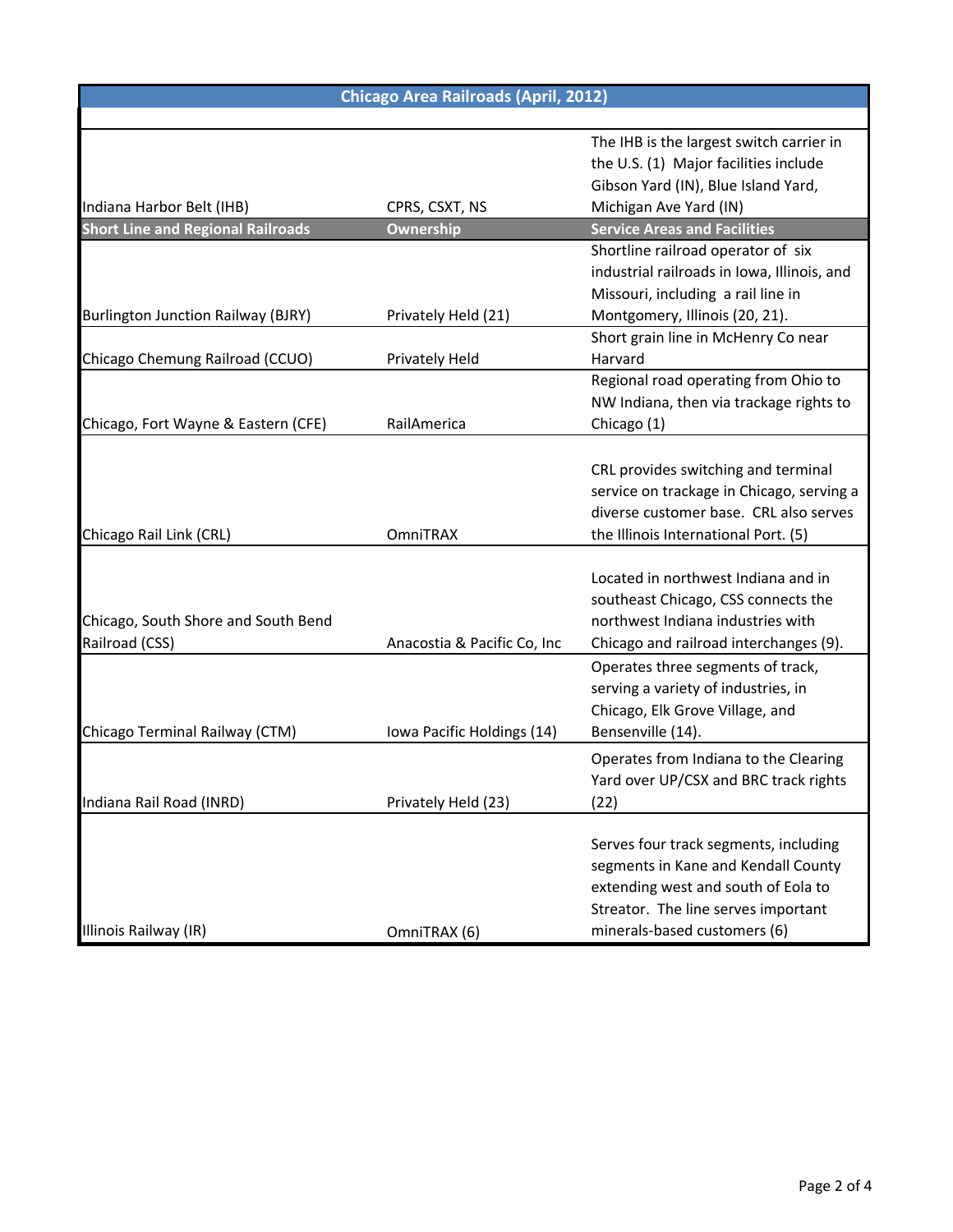| <b>Chicago Area Railroads (April, 2012)</b>        |                                     |                                                                                                                                                                                                |  |
|----------------------------------------------------|-------------------------------------|------------------------------------------------------------------------------------------------------------------------------------------------------------------------------------------------|--|
|                                                    |                                     |                                                                                                                                                                                                |  |
| Iowa Interstate Railroad (IAIS)                    | Railroad Development<br>Corporation | Operates from Omaha to Utica then into<br>Blue Island on CSXT and Metra Rock<br>Island Service rights-of-way. Blue Island<br>Intermodal Terminal                                               |  |
| Manufacturer's Junction Railway (MJ)               | <b>OmniTRAX</b>                     | Operates a short line railroad in Cicero.<br>The line formerly served the Western<br>Electrict Hawthorne Works, now largely<br>a business center that includes rail<br>customer candidates (4) |  |
| South Chicago and Indiana Harbor Railway<br>(SCIH) | Mittal Steel Co. (1)                | Operates terminal and switching<br>services, serving various industries in the<br>South Chicago, South Deering, and<br>Indiana Harbor area (1).                                                |  |
| Wisconsin and Southern Railroad (WSOR)             | Privately held                      | Operates in the southern half of<br>Wisconsin and a small portion of<br>northeastern Illinois to Fox Lake, then on<br>trackage rights south to the Clearing<br>Yard (16).                      |  |

Prepared by Chicago Metropolitan Agency for Planning, April, 2012

The Shortlines of Chicago Historical Society has identified additional switching and industrial railroads currently operating, with information posted at http://www.dhke.com/schs/schs10.htm.

Primary Source: Adapted from *The Metropolis Freight Plan,* Technical Report, p. 38, by Chicago Metropolis 2020 (1) Supplementary Source: Union Pacific Railroad, Short Line Railroad Directory. http://www.uprr.com/customers/shortline/lines/index.shtml

(2) Supplementary Source: CSX Transportation, Class I Railroad Annual Report to the Surface Transportation Board for the Year Ending December 28, 2007. Posted at http://www.stb.dot.gov/econdata.nsf

(3) Supplementary Source: Illinois Department of Transportation. Illinois Rail Map (2006). Posted at http://www.dot.il.gov/officialrailmap.pdf

(4) Supplementary Source: Omnitrax, http://www.omnitrax.com/railroads/manufacturers-junction-railway-llc.aspx (November, 2010)

- (5) Supplementary Source: Omnitrax, http://www.omnitrax.com/railroads/chicago-rail-link-llc.aspx
- (6) Supplementary Source: Omnitrax, http://www.omnitrax.com/railroads/illinois-railway-inc.aspx
- (7) Supplementary Source: BNSF Railway. http://www.bnsf.com/customers/pdf/elevationsmap.pdf
- (8) Supplementary Source: CN. http://www.cn.ca/en/shipping-map-north-america-railroad.htm
- (9) Supplementary Source: CN. http://domino-
- hq01.cn.ca/it/Shortlines/SL\_Static.nsf/Shortlines/9738813659305554862568D50048A0A6?OpenDocument
- (10) Supplementary Source: CP Rail. http://www8.cpr.ca/cms/nr/cprinternet/facilitiesmap/index2.htm
- (11) Supplementary Source: CSX Transportation. http://www.csx.com/index.cfm/customers/maps/csx-system-map/
- (12) Supplementary Source: Norfolk Southern. http://www.nscorp.com/nscportal/nscorp/map.html.
- (13) Supplmentary Source: http://www.uprr.com/aboutup/maps/sysmap.shtml